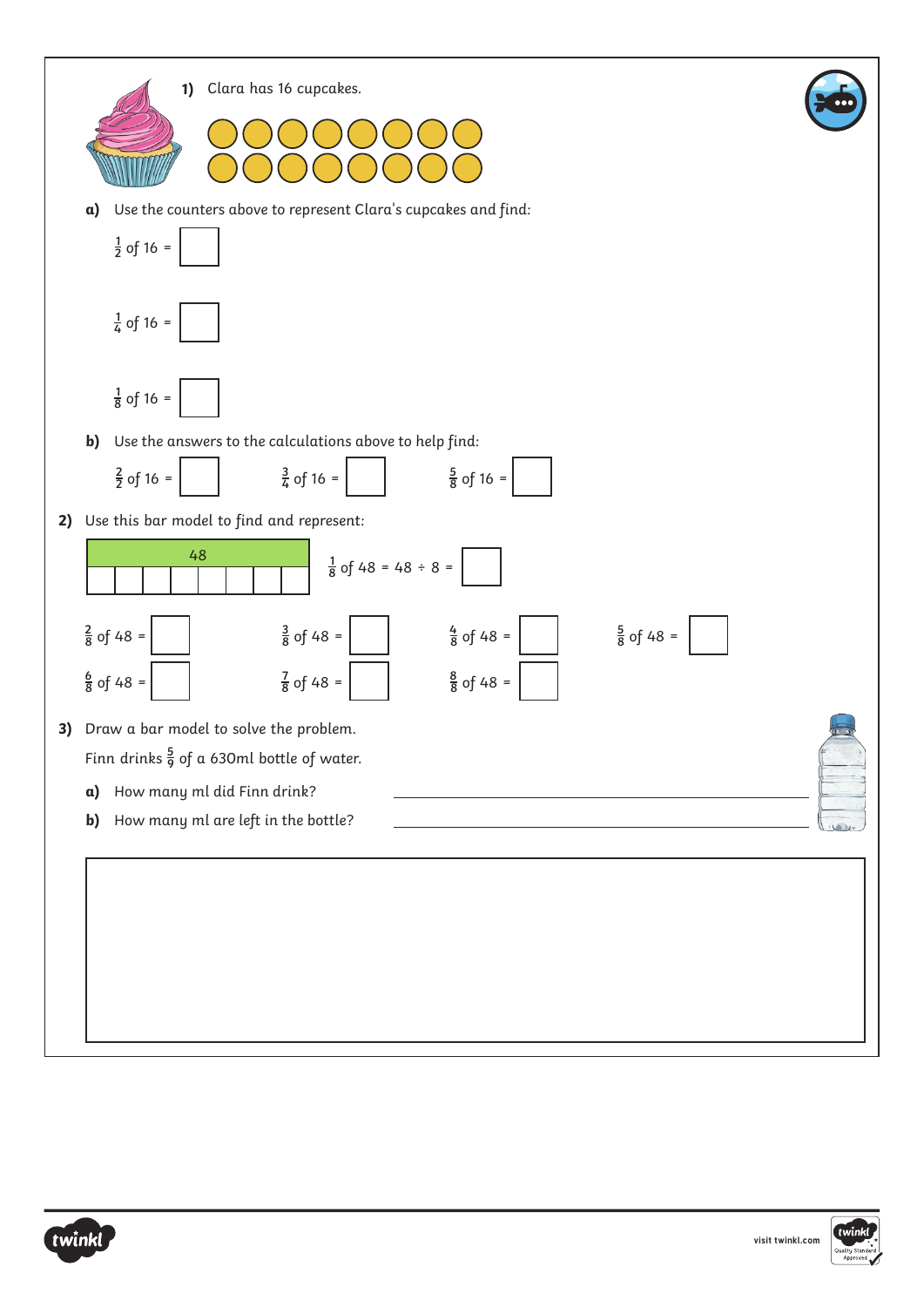| 1) | Explain the mistake.<br>$\frac{2}{5}$ of 50<br>$= 125$                                       |  |
|----|----------------------------------------------------------------------------------------------|--|
| 2) | Which is the odd one out and why?                                                            |  |
|    | <b>a)</b> $\frac{3}{6}$ of 24 <b>b)</b> $\frac{2}{8}$ of 56 <b>c)</b> $\frac{4}{20}$ of 60   |  |
|    |                                                                                              |  |
| 3) | True or False? Convince me.<br>$\frac{3}{4}$ of 32 is greater<br>than $\frac{12}{16}$ of 32. |  |
|    | 4) Complete the calculations:                                                                |  |
|    | $rac{2}{3}$ of<br>of 30 = 24<br>$= 40$<br>$\overline{5}$                                     |  |
|    |                                                                                              |  |